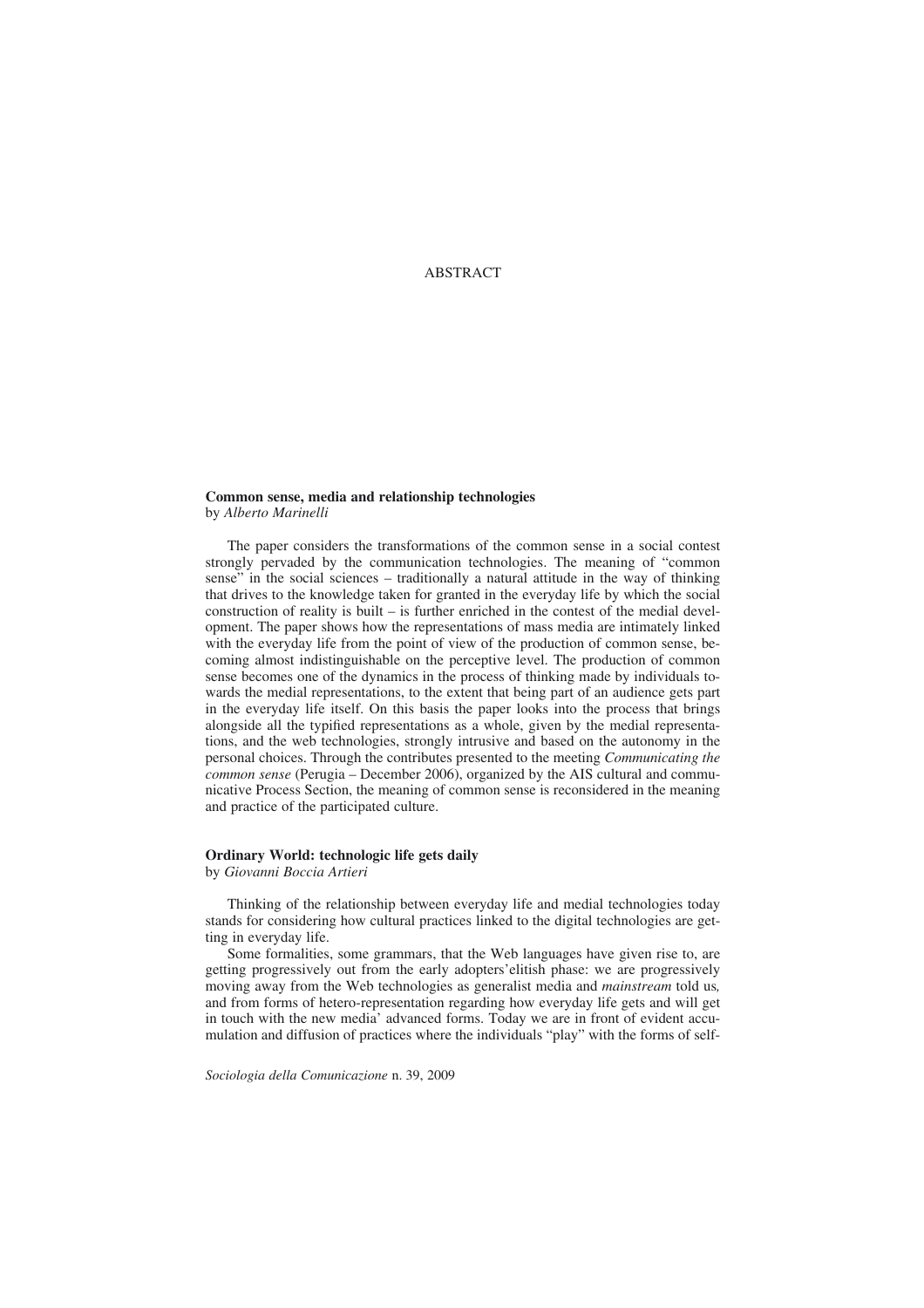representation, thanks to: a. diffusion of production and re-production technologies (from the digital cameras to the editing softwares) in everyday life; these technologies allow to make medial forms like those which are in the mainstream media, b. growth of un-intermediation systems and diffusion of contents (from the Web platforms to the social network systems) and c. appropriation of logics by which contents and languages are built; these contents and languages are in line with the mass media'ones but they are used in an interpersonal and widespread connection of individuals, as blogs and social network sites are teaching us.

### **Semantics of social systems in the web mediated spaces: new perspectives of research for the social sciences** by *Fabio Giglietto*

During the last few years Internet has been increasingly used by people as a readwrite medium. Thanks to the dropped prices and skills necessary to afford and use technologies aimed to create digital contents, a large amount of people in the world is now able to produce persistent digital information. A large share of this information is today exposed to a mass audience on Internet. The aim of this paper is to present a vision and few examples of how this large amount of data might be used for sociological research. From the theoretical point of view this kind of researches draw on the concept of social semantics developed by Niklas Luhmann. Social semantics, once crystallized in books is today also available in online conversations. The networks of interpersonal communications, when computer mediated, becomes observable and, as a consequence, social scientists have access to invaluable new data. Today, the online data have four characteristics that tend to increase even more the sociological value of this conversations. As a matter of fact, the online network of communications is persistent, searchable, replicable and addressed to an invisible audience. Due to these properties online conversations may be analyzed with standard content analysis qualitative or quantitative techniques. The paper will present three examples of researches based upon the analysis of online conversations.

### **The new senses of common sense. How Internet is changing the experience of common sense** by *Davide Borrelli*

The peculiar features of the contemporary society include the atomization and liquefaction of the expressions of the collective conscience: the individuals are isolated monad, unable of an over-individual commitment. In this condition, the possibility itself of a common sense would be in doubt. But the ways of getting in touch used by the individuals, also under the web technologies, seem to give a more composite picture. By adopting the perspective of the *networked individualism* the individuals seem to be rather the *control panel* in many networks, where they can contribute to negotiate and build parts of common sense (for instance let's consider the *floksonomy* and *social bookmarking*). This is not the traditional common sense, but segments of meanings and shared representations that, as the ways of getting in touch, depend on the contingent up-to-dating that each subject decides to use. The web technologies involve ways of collaborative production of meaning, that lie only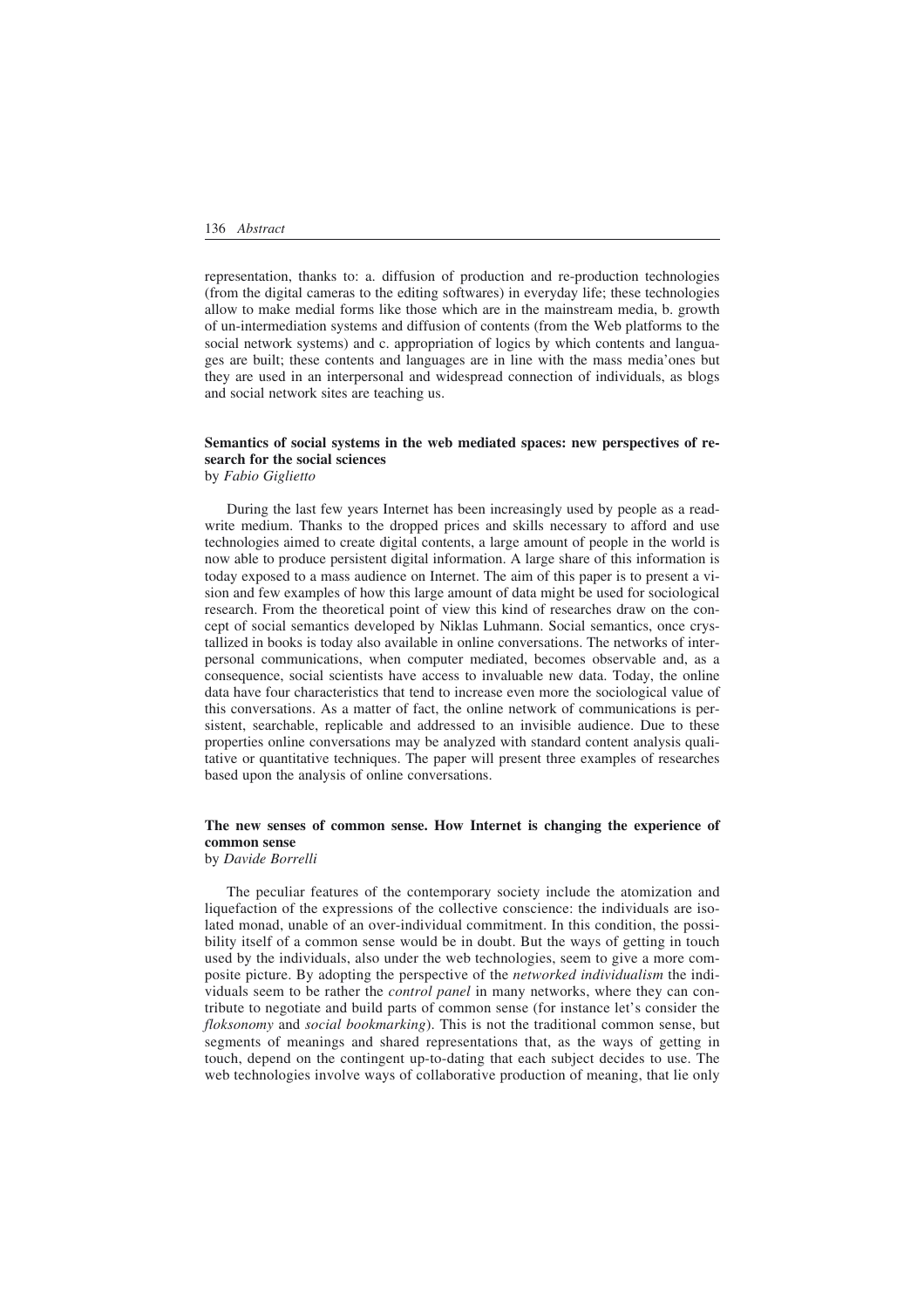partially over the label *user generated content*. Also in the practices of *downloading*, apart from these of *uploading*, elements of a new definition of the common sense are traceable. Actually the work of filtering and new elaboration by users to other users can be an advanced way of building shared symbolic contents in the web environments.

#### **The user of file sharing beyond the common sense. The file sharing** by *Davide Bennato*

The file sharing, that is the exchange of digital contents through softwares that allow to create *peer-to-peer* webs, is one of the more discussed and controversial sides of the relationship between new technologies and everyday life. Negotiating the *definitions of common sense* to apply to the phenomenon is one of the mean battlefields on this matter. On one side, the *majors* involved in the multi-medial distribution try to shift the common perception of the phenomenon to a strong *deviance*, on the other side, the social subjects more involved in the *file sharing* refuse to perceive their behaviours as deviant, and try to lead the debate to the ethical dimension of sharing and gift. The paper proposes a new interpretation of the *file sharing*, which gets over the interpretations based upon economics by reviewing the main theoretic data coming from economics and proposing a strict integration between them and a sociological perspective.

## **Public communication and violence on women – A research in the Pesaro-Urbino Province**

by *Gea Ducci*

The matter of the violence on women has been particularly debated by the media and more generally by the national and international public opinion in the last years. Its specificity and importance have been progressively acknowledged on the institutional and legal ground, and a multi-dimensional, complex type vision of the phenomenon is developing (Mazzoli) in front of widespread actions by men against the psycho-physical integrity of women in the advanced modernity (Bourdieu).

The forms of genre violence described by the literature are different and ever more articulated, starting from the distinction among physical and sexual, psychological, economic and *assisted* violences (Romito).

Public communication (institutional and social – Rovinetti, Faccioli, Mancini) promoted by the institutions gets crucial in order to show off and spread the existence of integrated processes in single areas to allow women to way out of the violence e to make people more aware. The mean obstacles in making social communications on this matter are undoubtedly the several stereotypes about the phenomenon.

A research developed by LaRiCA in the sphere of the Pesaro and Urbino Anti-violence Provincial Board has involved socio-medical personnel and Police Force in order to put in evidence criterion of recognition and recording of cases of violence on women currently adopted in the municipality of Pesaro. This research is a starting point to plan a dedicated integrated service system, a permanent observatory and targeted projects of public communication.